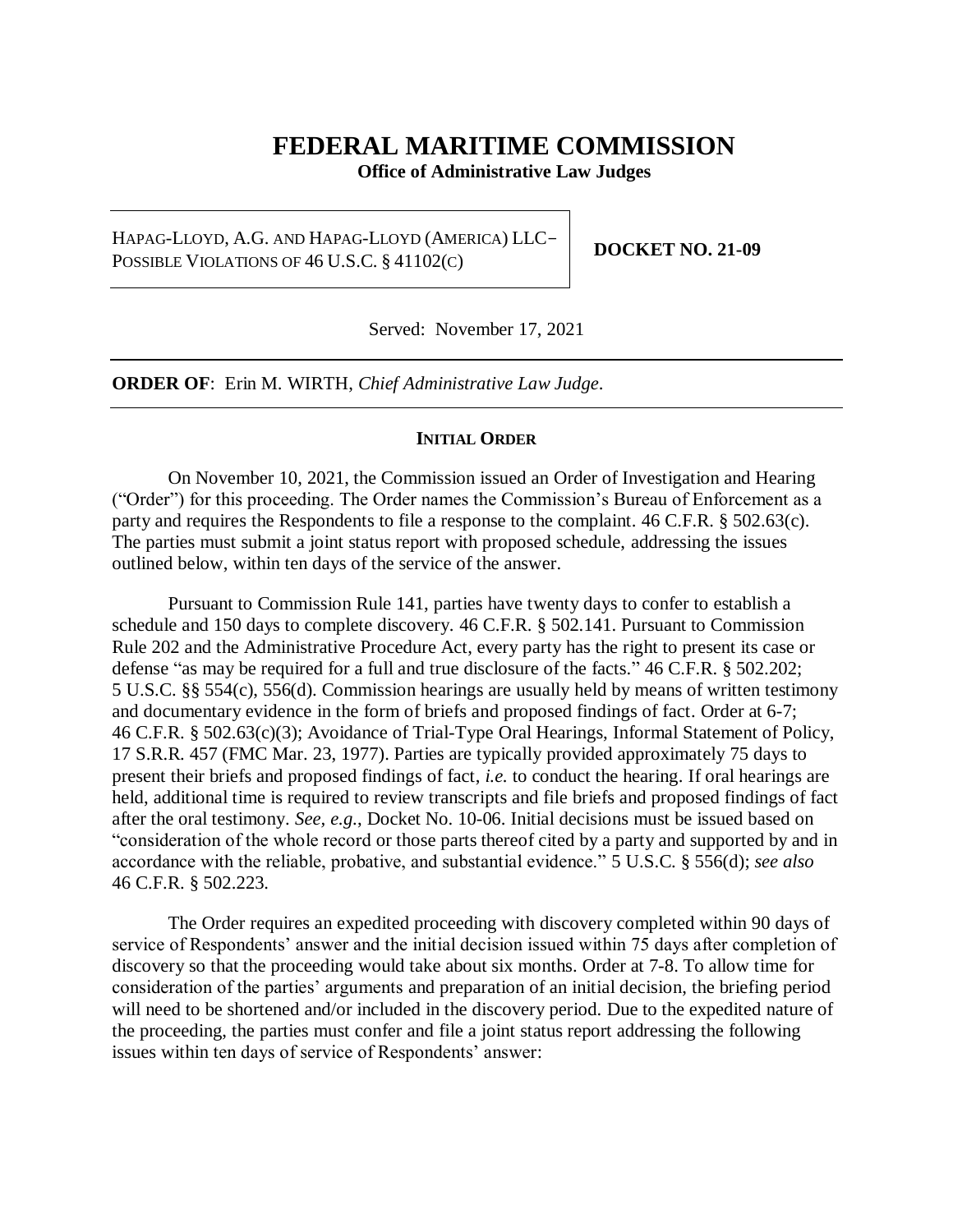- 1. Proposals to limit discovery so that discovery can be conducted efficiently, for example limits on the number or length of depositions.
- 2. Stipulation of facts that are relevant to section 41102(c) claims, such as whether the Respondents are regulated entities and ocean common carriers.
- 3. Whether motions may be utilized to resolve legal issues which would facilitate settlement and, if so, the timing of such motions.
- 4. Whether expert witness testimony is required and, if so, what issues an expert would address.
- 5. Whether an oral hearing is requested.
- 6. A proposed schedule for resolution of the proceeding within six months that will provide sufficient time for a full hearing and considered decision.
- 7. Any anticipated impact that the proposed schedule may have on other proceedings, including demurrage and detention proceedings currently pending at the Commission.
- 8. Whether the proceeding may be resolved by mediation or settlement, although the parties are directed *not* to state the parties' positions on whether to agree to mediation or their settlement positions.

Due to challenges associated with COVID-19, the Commission is temporarily waiving certain requirements in 46 C.F.R. part 502 related to the paper filing of documents, ink signatures, and service by mail of complaints. Order (May 12, 2020), Docket No. 20-07, www2.fmc.gov/readingroom/docs/20-07/20-07\_order.pdf/; *see also* Temporary Adjustments in FMC Operations (Mar. 19, 2020), www.fmc.gov/temporary-adjustments-in-fmc-operations/.

In addition, the parties must abide by the following additional instructions:

### **ADDITIONAL INSTRUCTIONS**

### **Filing**

- 1. Information regarding where to find the Commission's rules of practice and procedure (46 C.F.R. § 502), Commission decisions, and other information helpful for parties may be found in the reading room section of the Commission's website, https://www2.fmc.gov/readingroom. Parties are strongly urged to familiarize themselves with the Commission's rules of practice and procedure. Filings may be rejected for failure to comply with the rules.
- 2. The proper number of copies of documents must be filed with the Secretary of the Commission as required by Rule 2 of the Commission's Rules of Practice and Procedure, 46 C.F.R. § 502.2, as modified by COVID protocols.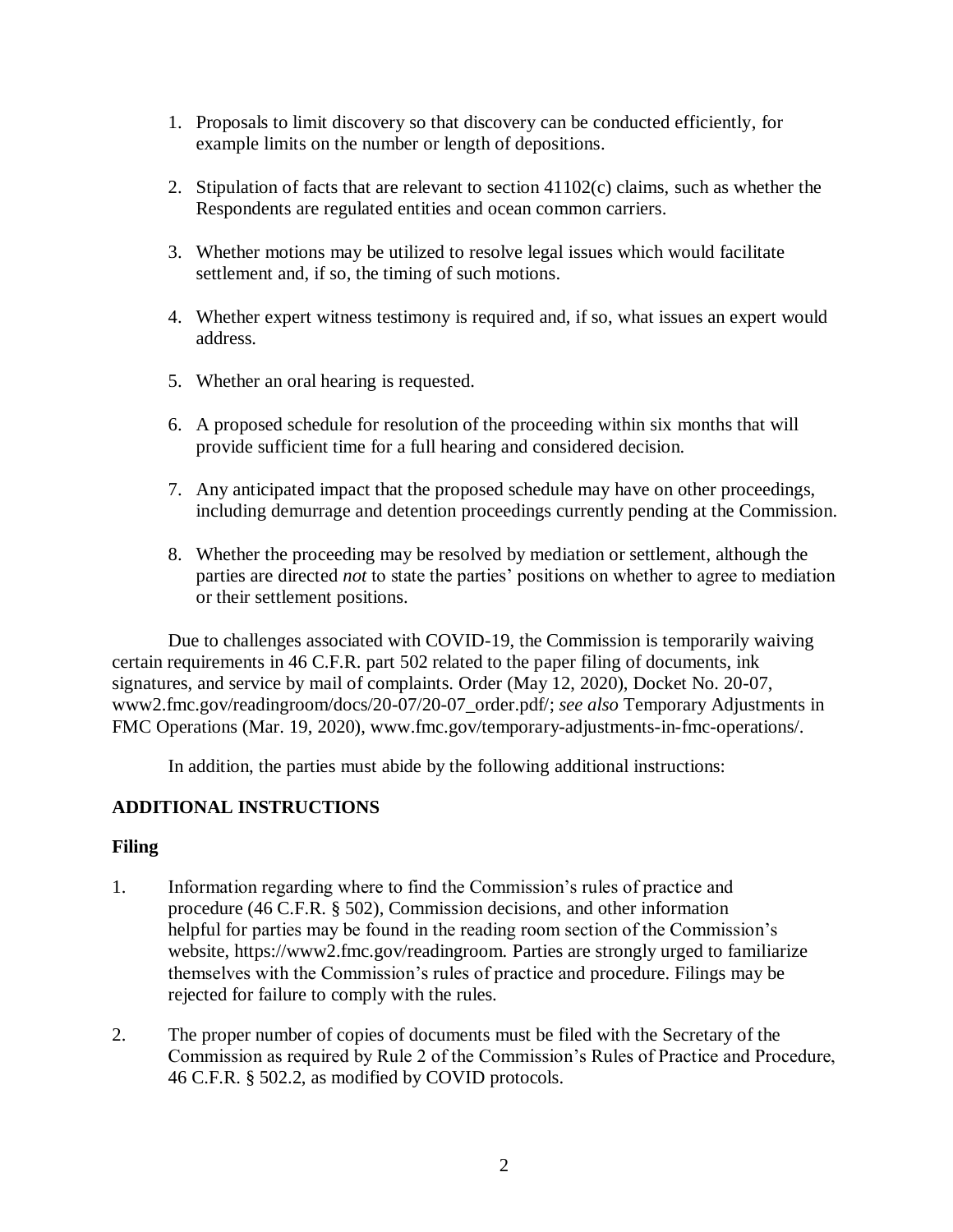- 3. Parties are encouraged to file documents with the Office of the Secretary via email. In addition to filing with the Secretary, the parties should send courtesy copies to the presiding judge via email at *judges@fmc.gov*. A party must notify the Commission of any change of service address.
- 4. Attachments. When documents are attached to a filing, as far as practicable, the exhibits should be in one PDF document. The PDF should have sequential page numbers (bates numbers). Each separate exhibit should be clearly identified, for example by a cover sheet or bookmark. A table of contents should indicate what the exhibit is and the page where it starts.
- 5. Case citations. Because the Commission currently uses Lexis, citations to judicial opinions on Westlaw should include a parallel citation to Lexis, if possible. Citations to Commission decisions or rulings may be made to the official F.M.C. reporters including F.M.C.2d, Pike & Fischer Shipping Regulation Reports (S.R.R.), Lexis, or Commission slip opinions or orders by docket number, title, and date of service. If a document from another source is cited, the decision or ruling must be transmitted via e-mail to *judges@fmc.gov*.

# **Discovery**

- 6. Rules regarding discovery require initial disclosures within seven days of filing of the answer, limit the number of interrogatories and depositions, and impose time limits to complete discovery. 46 C.F.R. §§ 502.141-502.150.
- 7. The parties are reminded of their obligation to ensure preservation of all relevant evidence, including electronically stored information. *Zhi Chen v. District of Columbia*, 839 F. Supp. 2d 7, 12 (D.D.C. 2011); *The Pension Comm. of the Univ. of Montreal Pension Plan v. Banc of America Securities*, *LLC*, 685 F. Supp. 2d 456 (S.D.N.Y. 2010); *Zubulake v. UBS Warburg LLC*, 220 F.R.D. 212 (S.D.N.Y. 2003).
- 8. Discovery materials must not be filed until used in the proceeding. 46 C.F.R. § 502.2(k).
- 9. Compliance with the date set for completion of discovery requires that the parties serve discovery requests sufficiently in advance of the discovery cutoff so that all responses and objections will be due on or before that date.
- 10. The parties must provide an electronic copy, in a word processing format, of all discovery requests served and all responses to discovery with the exception of documents produced. Answers, responses, and objections to interrogatories and requests for admissions or for production of documents must identify and quote each interrogatory or request in full immediately preceding the answer, response, or objection thereto.
- 11. A motion to compel must set forth verbatim the interrogatory or request, the response that the moving party argues is insufficient, a summary of the moving party's attempts to secure a sufficient response, and the moving party's argument on why the response is insufficient. The moving party must provide an electronic copy in a word processing format of the motion to compel with the hard copy of the motion.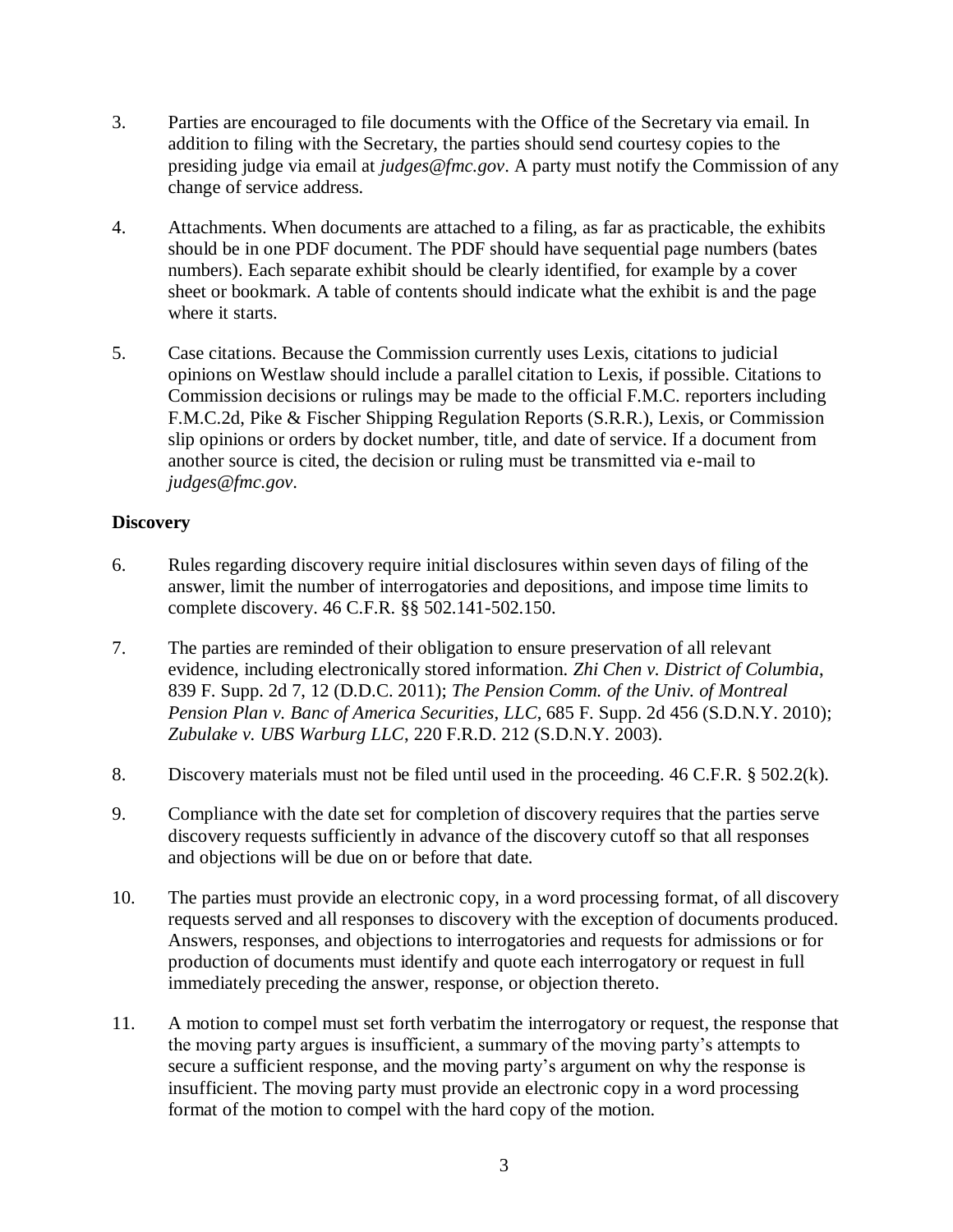The non-moving party must use the electronic copy of the motion to compel and add any counter-summary of the attempts to secure a sufficient response, then its argument on why the response is sufficient, below the moving party's summary and argument for each response claimed to be insufficient. The non-moving party must provide to the moving party and to the Presiding Officer an electronic copy in a word processing format of the motion to compel to which it has added its counter-summaries and arguments.

12. A party withholding documents because of an asserted privilege must serve a privilege log that complies with the requirements of Federal Rule of Civil Procedure 26(b)(5)(A).

### **Motions**

 $\overline{a}$ 

- 13. Rules regarding motions impose time limits, page limits, address replies, and require the parties to confer prior to filing non-dispositive motions. 46 C.F.R. §§ 502.67-502.71.
- 14. Any request for action by the Commission or presiding officer must be made by motion, not by letter or email request. Each page of the motion should be sequentially numbered.
- 15. A party moving for summary decision must include in a separate document a statement of material facts as to which there is no genuine dispute. This document must set forth in separately numbered paragraphs a concise statement of each material fact as to which the movant contends there is no genuine dispute. Each paragraph must be limited as nearly as practicable to a single factual proposition. Each factual proposition must be followed by an exact citation to evidence that the party contends will establish the fact or demonstrate that it is uncontroverted; *i.e.*, a page number in the Appendix.<sup>1</sup> See 46 C.F.R. § 502.70(a). The party filing Proposed Findings of Fact must provide an electronic copy of the Proposed Findings of Fact in a word-processing format to all parties *and to the Office of Administrative Law Judges*.
- 16. A party opposing a motion for summary decision must file a responding statement either admitting or disputing each of the facts in the movant's statement. This document must set forth verbatim each material fact to which it responds, then admit or deny the fact. All material facts in the movant's statement that are sufficiently supported will be deemed admitted for purposes of the motion only, unless specifically disputed by citation demonstrating the existence of a genuine issue as to the fact. Each proposed finding of fact that the responding party denies must be followed by an exact citation to evidence that the responding party contends will rebut the evidence the proposing party claims supports the fact. An opposing party may also include in the responding statement additional facts that the party contends are material. Each such fact must be stated in separately numbered paragraphs with a citation to the motion record (page in the appendix) establishing the fact or demonstrating that it is controverted. Each paragraph must be limited as nearly as practicable to a single factual proposition. The party filing a

<sup>&</sup>lt;sup>1</sup> Parties must designate specific facts and provide the court with their location in the record. *Orr v. Bank of Am.*, 285 F.3d 764, 775 (9th Cir. 2002). "General references [to evidence] without page . . . numbers are not sufficiently specific." *S. Cal. Gas Co. v. City of Santa Ana*, 336 F.3d 885, 889 (9th Cir. 2003).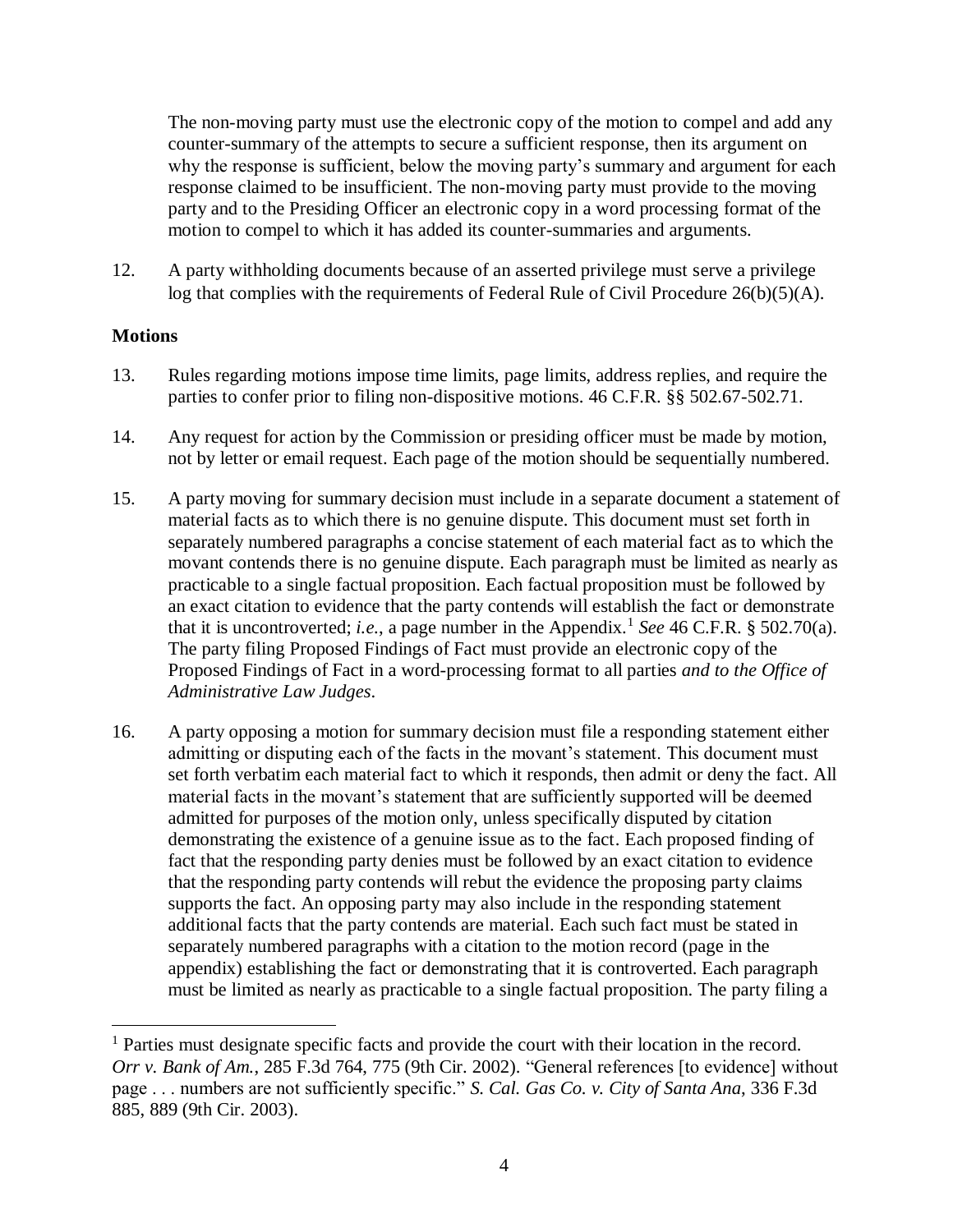Response to Proposed Findings of Fact must provide an electronic copy of the Response in a word-processing format to all parties *and to the Office of Administrative Law Judges*.

17. Each party must prepare and submit with its motion or reply an appendix containing the documentary evidence on which it relies for its claims regarding material facts. The pages of the appendix must be numbered sequentially.

# **Confidential Material**

- 18. *Stipulation* The parties may agree and stipulate between themselves regarding treatment of confidential documents and information obtained during discovery that is not filed with the Commission. The parties may, but are not required to, file a courtesy copy of the agreement with the Commission.
- 19. *Use in the proceeding* If confidential information is filed in a memorandum or as an exhibit to a dispositive motion or as part of briefing on the merits, it must be accompanied by a motion justifying confidential treatment. This motion must identify each item for which protection is sought and show good cause by demonstrating that the information is a trade secret or other confidential research, development, or commercial information. 46 C.F.R.  $\S$  502.141(j)(1). The burden is on the party seeking to protect the information to show good cause for its protection.
- 20. *Filing* Parties should file two versions of confidential filings marked as the "confidential version" and the "public version." The confidential version may be provided to the Presiding Officer by email but should not be filed with the Office of the Secretary by email pursuant to Commission Rule 5. 46 C.F.R. § 502.5.
- 21. *Marking confidential material* In the confidential version, confidential information must be conspicuously and clearly marked on each page, for example by highlighting or braces. The public version must indicate on the cover page and on each affected page "Public version – confidential materials excluded." The public version must clearly indicate any omissions, for example with blackout or braces, and its pagination and depiction of text on each page must be identical to that of the confidential version. For example, the confidential filing may read: "On January 1, 2010, Complainant entered into a **{25}** year lease with respondent for a monthly rent of **{\$1000}**." The public version would read: "On January 1, 2010, Complainant entered into a **{25}** year lease with Respondent for a monthly rent of **{\$1000}**."
- 22. *Exhibits* Confidential information in exhibits should be marked as above. If marking within the text is not feasible, individual pages may be replaced in the public version with a page indicating that confidential material was excluded. Entire exhibits should not be excluded, only those pages containing confidential material.
- 23. *Personal information* Personally identifiable information such as social security numbers, birth dates, and financial account numbers must be redacted pursuant to Commission Rule 13. 46 C.F.R. § 502.13.